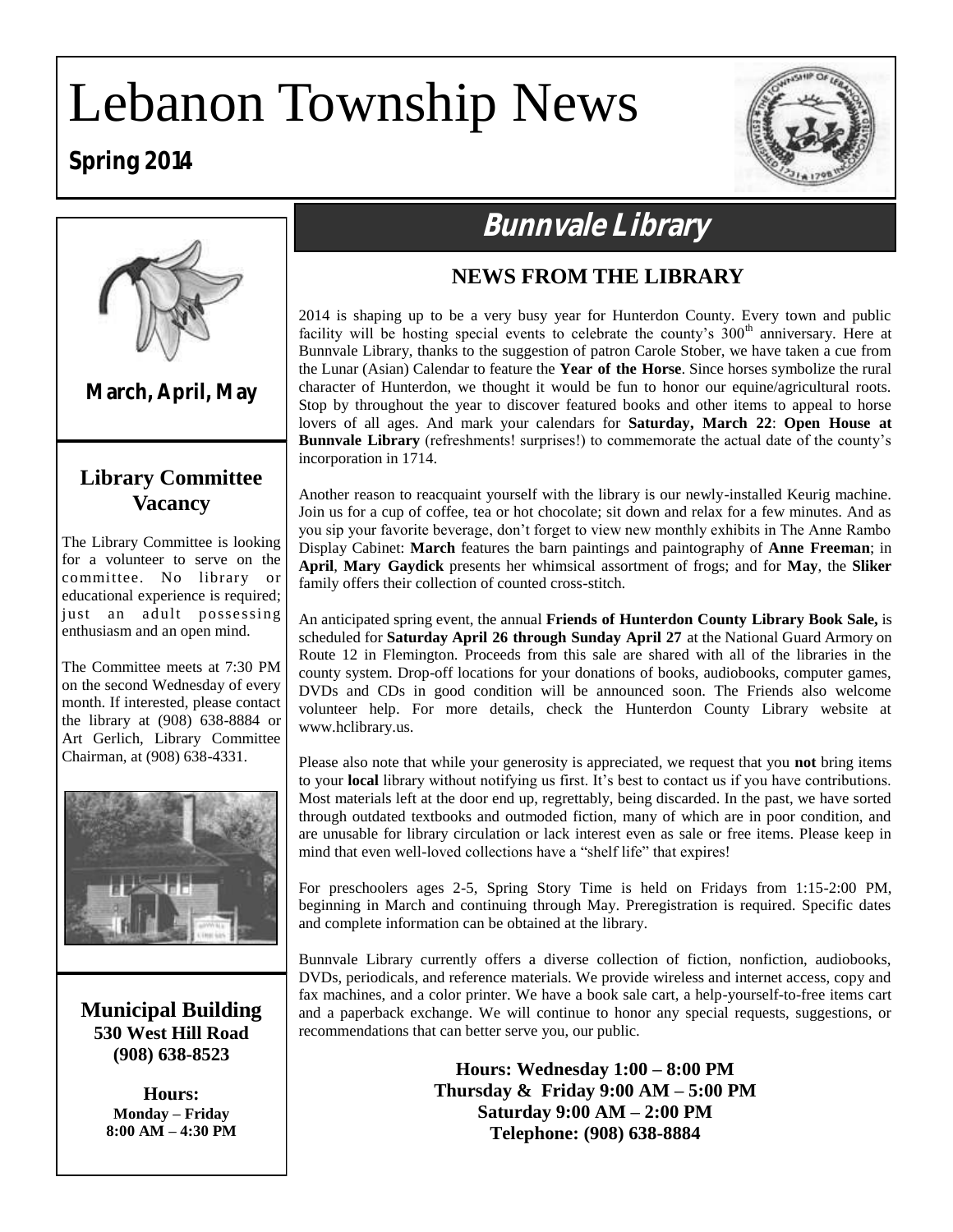# **Fire & Rescue Department**

#### **2014 Line Officers**

The Lebanon Township Volunteer Fire Department is pleased to announce their 2014 Line and Administrative Officers: Chief, Ed Schaffer; Deputy Chief, Tom Carlucci; Captain #1, Bob Stulack; Captain #2, Jim Crampton; Lieutenant #1, Sue Schlesinger; Lieutenant #2, Rob Pek; EMS Deputy Chief, Alison Ambrose; EMS Captain, Bill Cutri-French; EMS Lieutenant, Mark Rothfeld; President, Paul Ibsen; Vice President, John Kneafsey; Secretary, Jay Harkins; Treasurer, Sue Patriarca.

#### **Fire Safety Tips**

- Smoke and carbon monoxide detectors should all have fresh batteries. Carbon Monoxide Detectors older than 6 years old should be replaced because they could give false readings. The alarms may be located on the wall, ceiling or other location as specified in the manufacturer's instructions.
- Do you have a fireplace? If yes, anytime is the perfect time to clean your fireplace and chimney.
- Can we get to your house? Is your house number visible next to your driveway? Is the driveway wide enough for our emergency vehicles? Please make sure we can respond to a call to your house, even when it is snowing or there is ice on the roads. Please clear ice and snow off your walkways and driveways. Thank you.

#### **Ways to Help Us Help You**

Last year we had 280 Fire Calls and 406 Medical Calls. Here are some ways you can help us:

- We need firefighters and EMTs. No experience necessary. We will train you. If you are interested in learning about becoming a member, please call Ed Schaffer at (908) 638- 4550 or stop by Fire Station #2 on West Hill Road on a Monday night; members are usually there between 7:00 and 9:00 pm.
- If you have a son or daughter between the ages of 16 and 18 who might be interested in becoming a Junior Fire Fighter, please contact our Junior's Mentor Sue Schlesinger at (973) 650-9046, or email Jrfirefighter@ltfdnj.org. Sue can explain more about the responsibilities of a Junior Fire Fighter.
- We accept old vehicles as donations and use them for our training. Please call (908) 638-4550 if you are interested in donating a vehicle.
- Drop off your used items in our drop-off shed located in the parking lot between the Municipal Building and Fire Station #2 on West Hill Road. We accept clothing, shoes, sneakers, belts, purses, blankets, sheets, pillowcases, drapes, and stuffed toys. Your donation **will not** be cut up or shredded. Please… **no** rags, fabric scraps, toys or household goods. **Please understand that the above mentioned items are a hardship and expense to dispose of.** Help us keep your donations clean and dry by placing them in plastic bags.

#### **FIRE DEPARTMENT MEMBERS ALSO RESPOND TO EMERGENCY MEDICAL CALLS!**

#### **Pancake Breakfast**

The Lebanon Township Fire Department has been holding Pancake Breakfasts for over thirty years. This great tradition is held from 8:00 to 11:30 AM every second Sunday from October until May, at Station One on Anthony Road. The cost is \$6.00 for adults and \$4.00 for children under 10. All money raised supports the Lebanon Township Fire Department. Directions to Station One on Anthony Road:

- From the A&P in Califon, follow Sliker Road until it turns into Anthony Road (bear left onto Anthony). Follow Anthony Road. Watch for signs; the Fire House will be on the left.
- From Point Mountain or Route 31, take Musconetcong River Road (Route 645) to Hollow Road. At the top of the hill, turn right onto Anthony Road. Watch for signs; the Fire House will be on the left.
- From the Municipal Building or Hill Road, follow Red Mill Road to Newport Road. Make a right onto Newport and follow to the end (just past the Road Department Building). Turn left onto Anthony Road. Watch for signs; the Fire House will be on the left.

If you get lost call (908) 537-2838.

#### **2013 Fund Drive**

The Fund Drive Committee would like to thank you for your donations and let you know that every bit helps. If you forgot to send in the return envelope, you can still send it now. If you would like to contact our Fund Raising Chairperson, please send an email to donation@ltfdnj.org. Thank you for your support.

# **Recreation Commission**

## **Easter Egg Hunt Saturday, April 12**

Our annual Easter Egg Hunt will be held on **Saturday, April 12,** at 2:00 PM at Memorial Park. The rain date is Sunday, April 13, at 2:00 PM. Games, the Egg Hunt and a Visit with the Easter Bunny will be available for



children from pre-school through 6th grade. Prizes will be awarded to the children who find the "special" eggs. Children should bring a basket or bag to hold their eggs. Also, this year, we will have a DJ to run activities for the children.

In the event of inclement weather, please check the Township web site at www.lebanontownship.net for rescheduling information.

**The Egg Hunt begins promptly at 2:00 PM – please plan on arriving early!**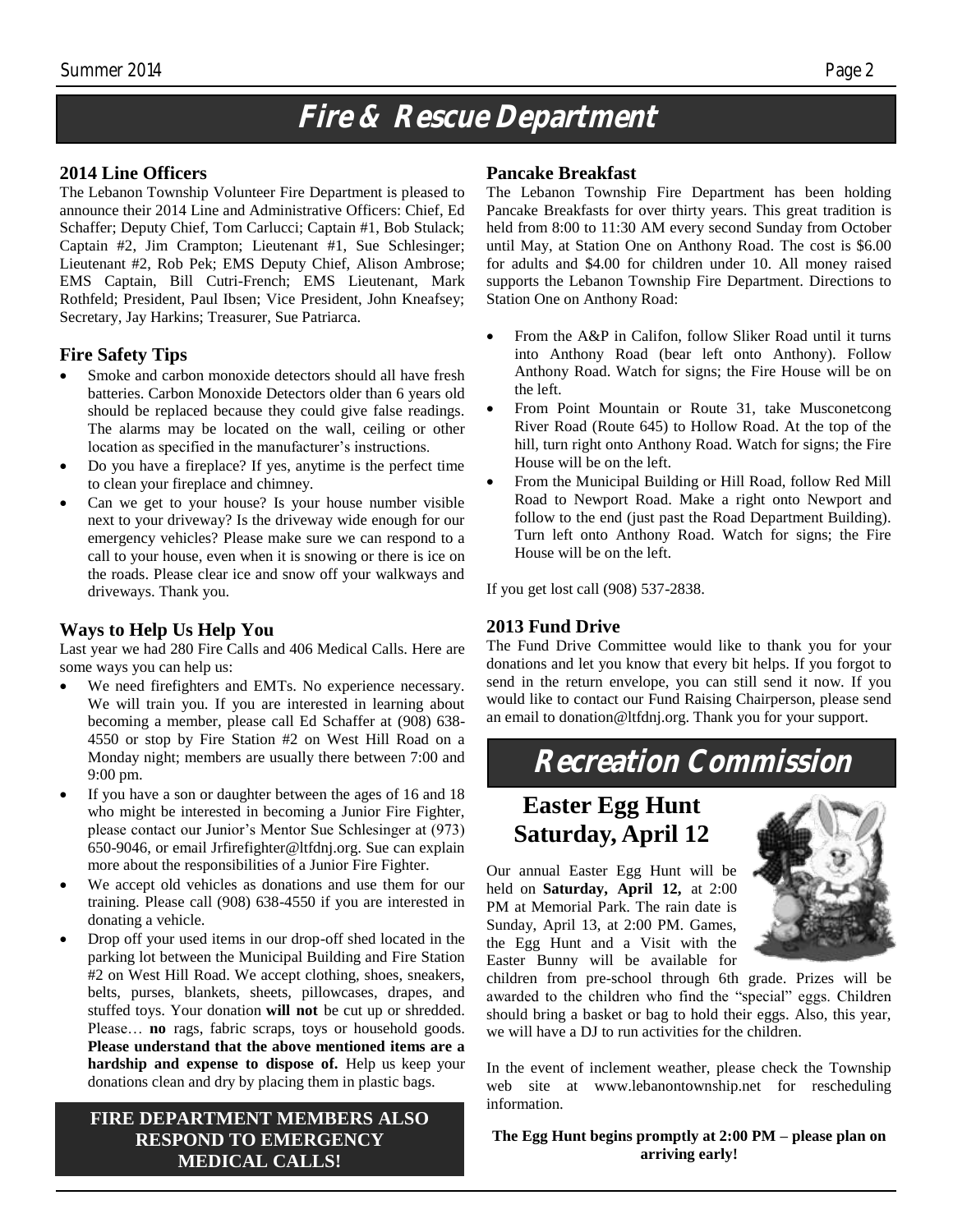# **Fire & Rescue Department (continued)**

#### **When to Call 911**

In an emergency within Lebanon Township, call 911 from any wired or wireless phone. An emergency is any situation which requires immediate assistance from the Lebanon Township Fire & Rescue Department, or the Lebanon Township Police.

#### **Call 911 if:**

- There is a fire or motor vehicle accident
- There is a life or limb threatening condition/injury
- There is a condition which could become life-threatening on the way to the hospital
- Moving a person could cause further injury; i.e.: a neck/ back injury
- The skills and/or equipment of EMTs or Paramedics are needed
- There is a medical emergency, such as someone who is unconscious, gasping for air or not breathing, experiencing an allergic reaction, having chest pain, having uncontrollable bleeding, or any other symptoms which require immediate medical attention
- Traffic conditions or distance might cause a delay in getting the person to the hospital

#### **If you're not sure whether the situation is a true emergency, don't guess; call 911**

#### **Examples of warning signs of medical emergencies:**

- Bleeding that will not stop
- Breathing problems, difficulty in breathing, or shortness of breath
- Change in mental status, such as unusual behavior, confusion, or difficulty arousing
- Chest pain
- Coughing up or vomiting blood
- Fainting or loss of consciousness
- Feeling of committing suicide or murder
- Head or spine injury
- Severe or persistent vomiting
- Sudden injury due to motor vehicle accident, burns or smoke inhalation
- Near drowning, deep or large wound
- Sudden, severe pain anywhere in the body
- Sudden dizziness, weakness, or change in vision
- Swallowing a poisonous substance
- Upper abdominal pain or pressure

#### **Examples of NON-EMERGENCY situations include:**

- Minor injury or illness not requiring immediate help
- Chronic aches and pains lasting for a long period of time and/or recurring
- Minor cuts

**When you call 911, be prepared to answer the call-taker's questions, which may include:**

- The location of the emergency, including the street address
- The phone number you are calling from
- The nature of the emergency
- Details about the emergency, such as a physical description of a person who may have committed a crime, a description of any fire that may be burning, or a description of injuries or symptoms being experienced by a person having a medical emergency

Remember, the call-taker's questions are important to get the right kind of help to you quickly. Do not hang up until the calltaker instructs you to do so. You may be given instructions on what to do until help arrives, such as providing first aid or CPR.

While waiting for help to arrive, if given specific instructions, carry them out. Do not move someone who is injured unless they are in danger. Make it easy for us to find you by sending someone to meet us or turning on porch lights. Other things that you can do: place pets in a room away from rescuers, gather medical information, and give easy access to the patient, if possible.

If you dial 911 by mistake, or if a child in your home dials 911 when no emergency exists, do not hang up - that could make 911 officials think that an emergency exists, and possibly send responders to your location. Instead, simply explain to the calltaker what happened.

# **FORTENBACKER ELECTRIC** CO. LLC

ELECTRICAL CONTRACTOR

CHARIES E FORTENBACKER OFF. 908-832-6228 FAX 908-647-6480 CELL 908-797-3866

ELECT LICENSE #10007 TOO SLIKER RD. **GLEN GARDNER, NJ** 08826



Boarding  $\ast$  Grooming  $\ast$  Training

# (908) 832-2104

www.minglewoodkennels.com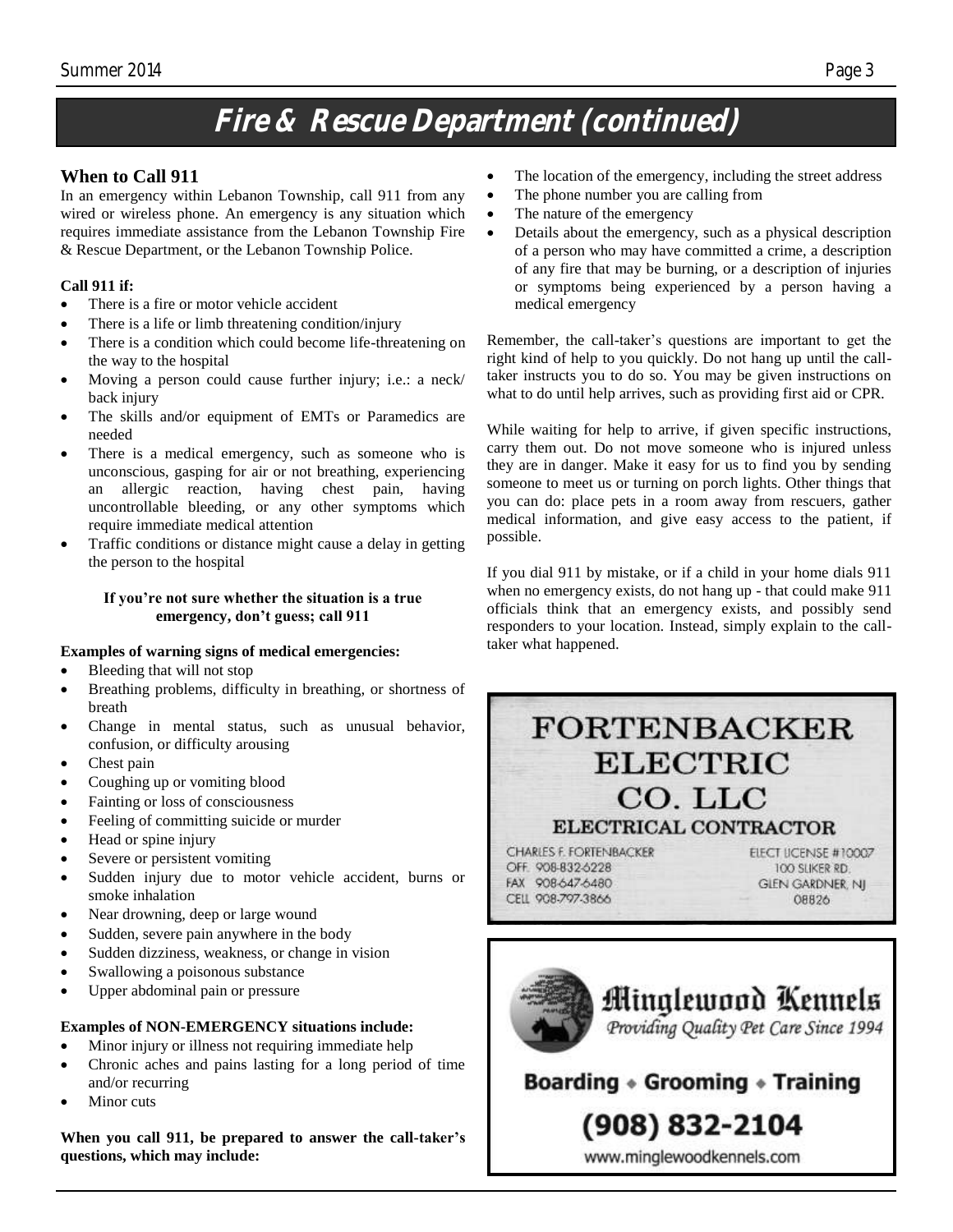# **Environmental & Open Space Commission**

#### **Japanese Stiltgrass: An Invasive Problem**

Japanese stiltgrass (*microstegium vimineum*) is very problematic in areas of low light or shaded conditions. The grass displaces native forest floor species in extensive areas. This forest floor "takeover" includes wetland or near wetland transition zones. Rabbits and white tail deer facilitate its growth by feeding on native vegetation only, allowing room for stiltgrass expansion! The plant appears in the spring as an innocent looking ground cover several inches long. As late summer transitions into early fall, it grows tall, with long resilient thin stems. At one time, these stems were used as a packing material to protect cargo shipments coming in from the Far East. Beginning in the 1900's, stiltgrass seeds were accidentally dispersed, thus starting its native plant choking invasion.

**EARLY GROWTH IDENTIFICATION:** Look for the leaf blades to have a distinctive white color midrib, especially in the spring when the plant is only several inches tall. It may only be growing in a shaded area of a lawn, such as under mature trees or areas shaded by a building. Stiltgrass has a shallow root system, so it can be easily pulled out. It can also be mowed, especially before it grows too long and before it develops seeds.

**LATE GROWTH IDENTIFICATION:** It will grow long thin stems 2 feet high, or more when allowed. It can develop seeds in a long thin terminal spike where the seeds look like they are almost lined up ready to be dispersed by the wind. You may have an area on your property where you have applied the sustainable practice of letting native plants grow in, such as snakeroot, asters, goldenrods or native grasses. To preserve this area you should pull out all stiltgrass before it "chokes out" your herbaceous plants.

#### **Community Well Testing Day - May 3rd**

The Lebanon Township Environmental & Open Space Commission is sponsoring our **Community Well Testing Day** in conjunction with the *Raritan Headwaters Association*. Well testing kits will be on sale at the Municipal Building on **Saturday, May 3rd from 8:00 AM - 12 Noon** sharp. Collected samples should be dropped off at the Municipal Building on Monday, May 5 from 7:00 - 10:00 AM sharp.

Basic kits (bacteria and nitrate tests) will be available for \$50.00. Other analyses for metals, pesticides and volatile organic compounds can also be performed for an additional charge. Personal checks and cash will be accepted. Sorry, we cannot accept credit cards.

For more information about tests or reporting, please contact Margaret at the Raritan Headwaters Association at (908) 234- 1852 ext. 401, or email welltesting@raritanheadwaters.org. For other information about Well Testing Day, go to www.raritanheadwaters.org/protect/well-testing, or email Nancy Lawler at nerlawler@comcast.net.



Early growth (image courtesy of John Brandauer)



Late growth (image courtesy of www.chatham-county-nc.com)

#### **Changewater United Methodist Church 180 Musconetcong River Road Lebanon Township**

Sunday, April 20, 2014

Outdoor Easter Sunrise Service - 6:30 AM Regular Indoor Worship Service with Praise songs - 9:00 AM

> Visit our website at www.changewaterumchurch.org

> > All Are Welcome!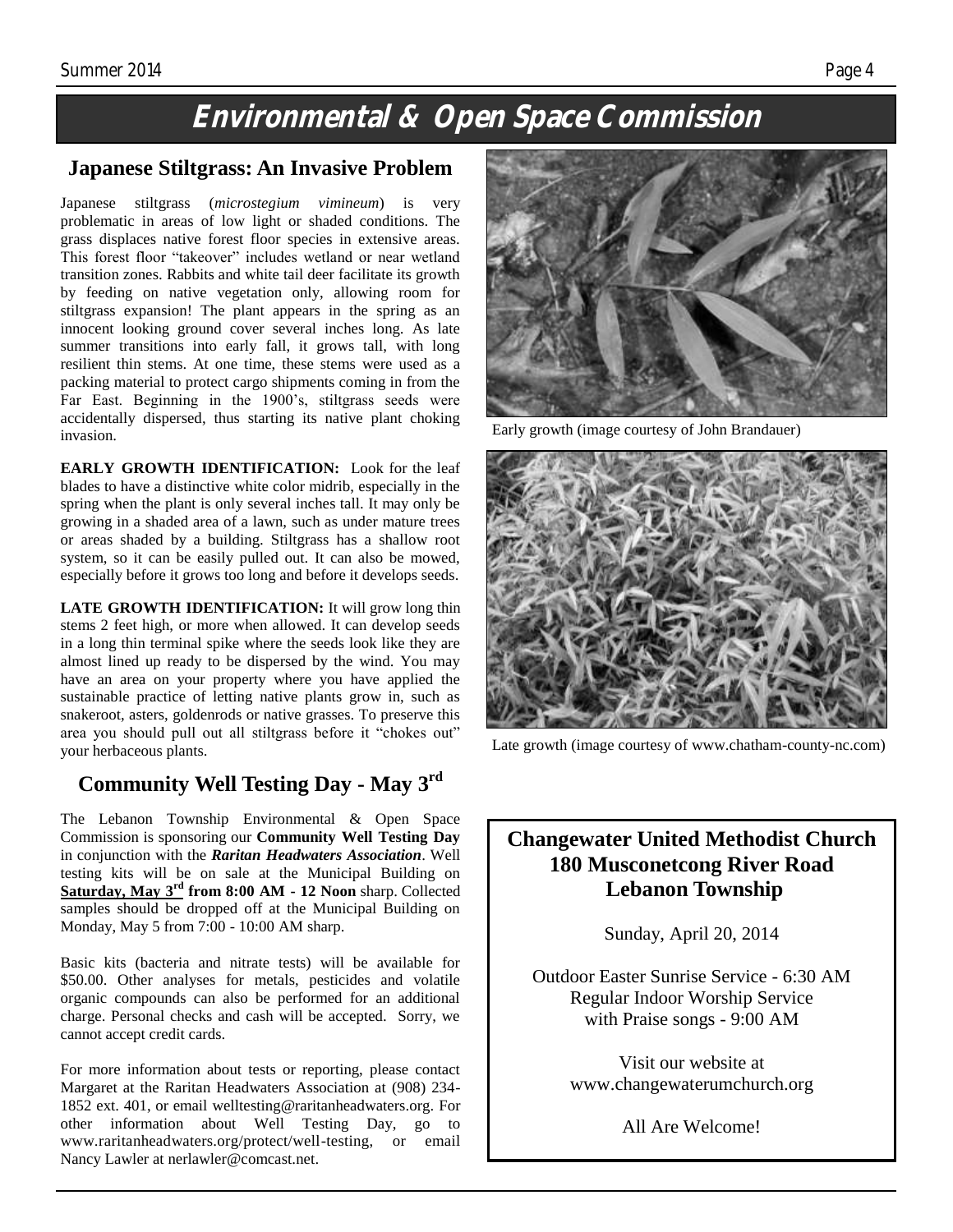

the market value of homes selling in our area, as well as her past sales accomplishments. She provided us with excellent marketing techniques, colorful photographic brochures presenting our home in the most attractive manner possible. Sharon was thorough in emphasizing the positive aspects of our home by providing a comprehensive list of features to attract a wide variety of prospective buvers.

Sharon communicated regularly with us by email, phone and in person so as to keep us informed of any interest and upcoming activity, as well as answering any questions or concerns that we had at the time. Sharon also consulted us when planning an open house so that our personal needs were considered. She also provided us with additional brochures and other handouts for other agents or people showing interest in our home. In addition, Sharon worked diligently to negotiate the best possible sale price for our home which we were totally satisfied with. In closing, we highly recommend Sharon as a realtor of choice. She will provide you with all the positive qualities that one hopes for and expects when making a major decision, such as the sale of your home." J & M Burke

#### Read them all at: Zillow.com/profile/Sharon-Groben/Reviews

each market.

The Five Star Real Estate Agent

satisfy objective criteria that are associated with providing quality

Real Estate Agent award, a real estate agent must satisfy five

objective eligibility and evaluation

candidates are identified through

consumers. To receive the Five Star

criteria that are associated with Real

**Estate Agents who provide quality** 

ducted annually in

services to their clients.

The award process is con-

services to clients. Award

nominations received by

Program is designed to identify Real

Estate Agents in a given market who

"for Closed Transactions in 2013. If your home is currently listed with another broker, this is not intended as a solicitation of that listing. This representation is based in whole or in part on data supplied by the<br>Garde Data maintained by GSMLS may not reflect all real estate activity in the market. Oldwick Office, 126 Oldwick Rd. Oldwick, NJ, 08858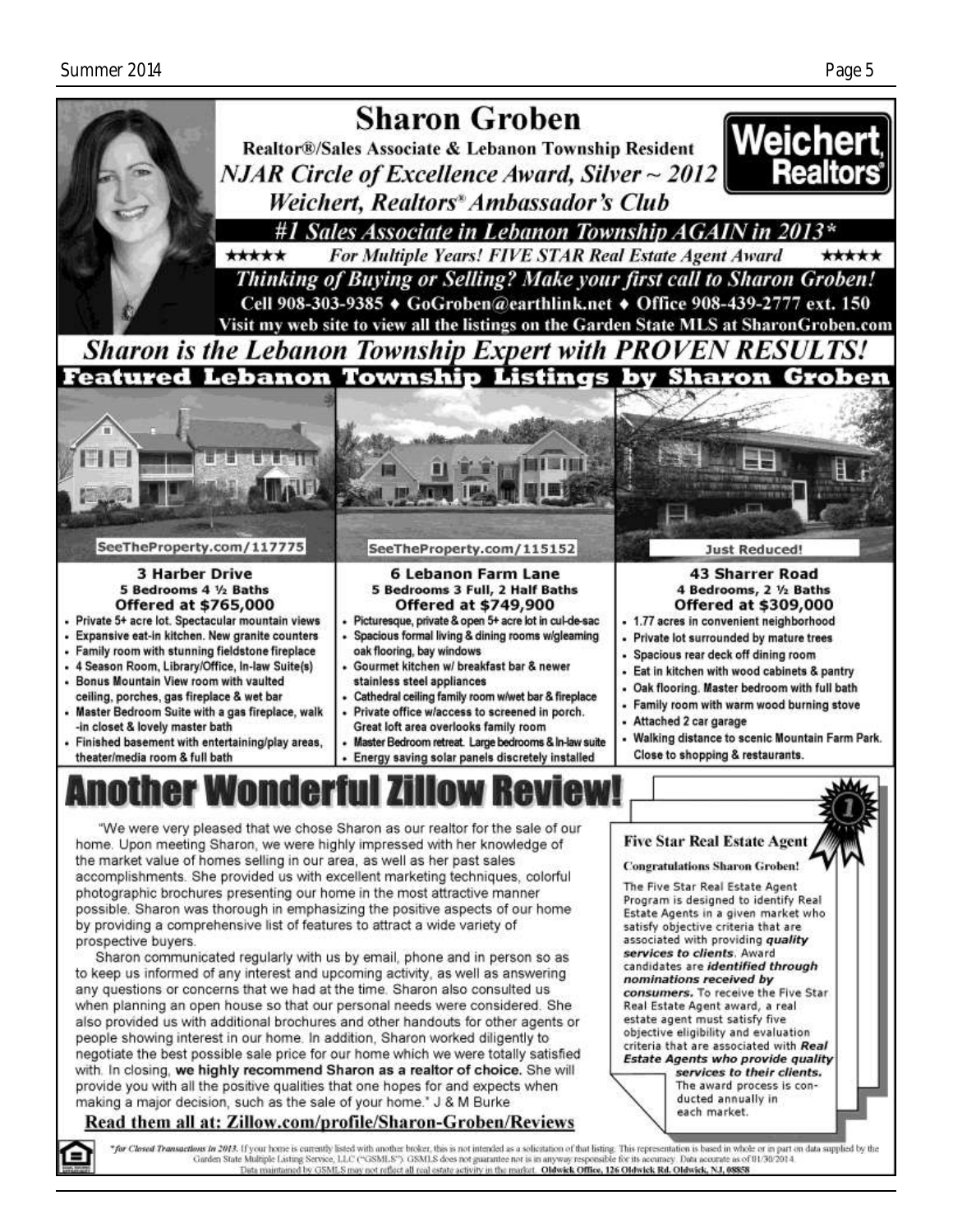# **Recycling**

#### **Recycling News**

Not only is recycling the right thing to do, it is also the law in New Jersey. Hunterdon County and Lebanon Township work together to try to make recycling convenient. Please check the recycling page of the Hunterdon County website, www.co.hunterdon.nj.us/ recycling.htm, for information about special county hazardous waste and



electronics recycling events. Lebanon Township generally has an electronics recycling event each spring.

For residential recycling, materials are accepted at each of the following locations:

 1. The township recycling depot on the third Saturday of each month between 8:30 and 11:30 AM behind the Municipal Building.

 2. The county residential recycling program at the Transfer Station in Annandale. The hours at the transfer station are 7:00 AM to 4:30 PM Monday through Friday and 7:00 AM to 1:00 PM on Saturday.

#### **ITEMS ACCEPTED FOR RECYCLING:**

 **Aluminum cans**: Only empty beverage cans will be accepted. Other aluminum items WILL NOT BE ACCEPTED.

 **Cardboard, chipboard & brown paper bags**: Corrugated, chipboard (boxboard) and brown paper bags will be accepted. Cardboard should be tied or placed in another cardboard container (box). Cardboard with food or food residue WILL NOT BE ACCEPTED.

 **Glass bottles and jars**: Food and beverage container glass with rings and caps removed will be accepted. All containers MUST be emptied and rinsed. Cups, drinking glasses, dishes, ovenware, window glass, lead crystal TV tubes, light bulbs, mirrors or any other type of glass product WILL NOT BE ACCEPTED.

#### **Hard covered books**

 **Junk mail & office paper**: Un-shredded junk mail and office paper will be accepted. Junk mail and office paper should be tied or placed in a cardboard container (box). Shredded or bagged junk mail and office paper WILL NOT BE ACCEPTED.

 **Newspaper**: Newspaper tied with string or twine will be accepted. Newspaper bound in tape or other materials WILL NOT BE ACCEPTED.

#### **Paperback books**

 **Plastics bottles # 1-7:** Plastic bottles # 1-7 that originally contained liquids are accepted. All containers MUST be emptied and rinsed.

**Telephone books**

 **Tin and bi-metal cans:** Are accepted if all food and other residue have been removed. Labels do not have to be removed.

# **WAYNE'S PAINTING**

# OVER 35 YEARS EXPERIENCE

## **OWNER WAYNE GAYDICK**

# PAINTING ~ WALLPAPERING POWERWASHING

HOUSES ~ DECKS ~ STAINING

## FREE ESTIMATES FULLY INSURED

**(908) 752-5838 (908) 832-6348**

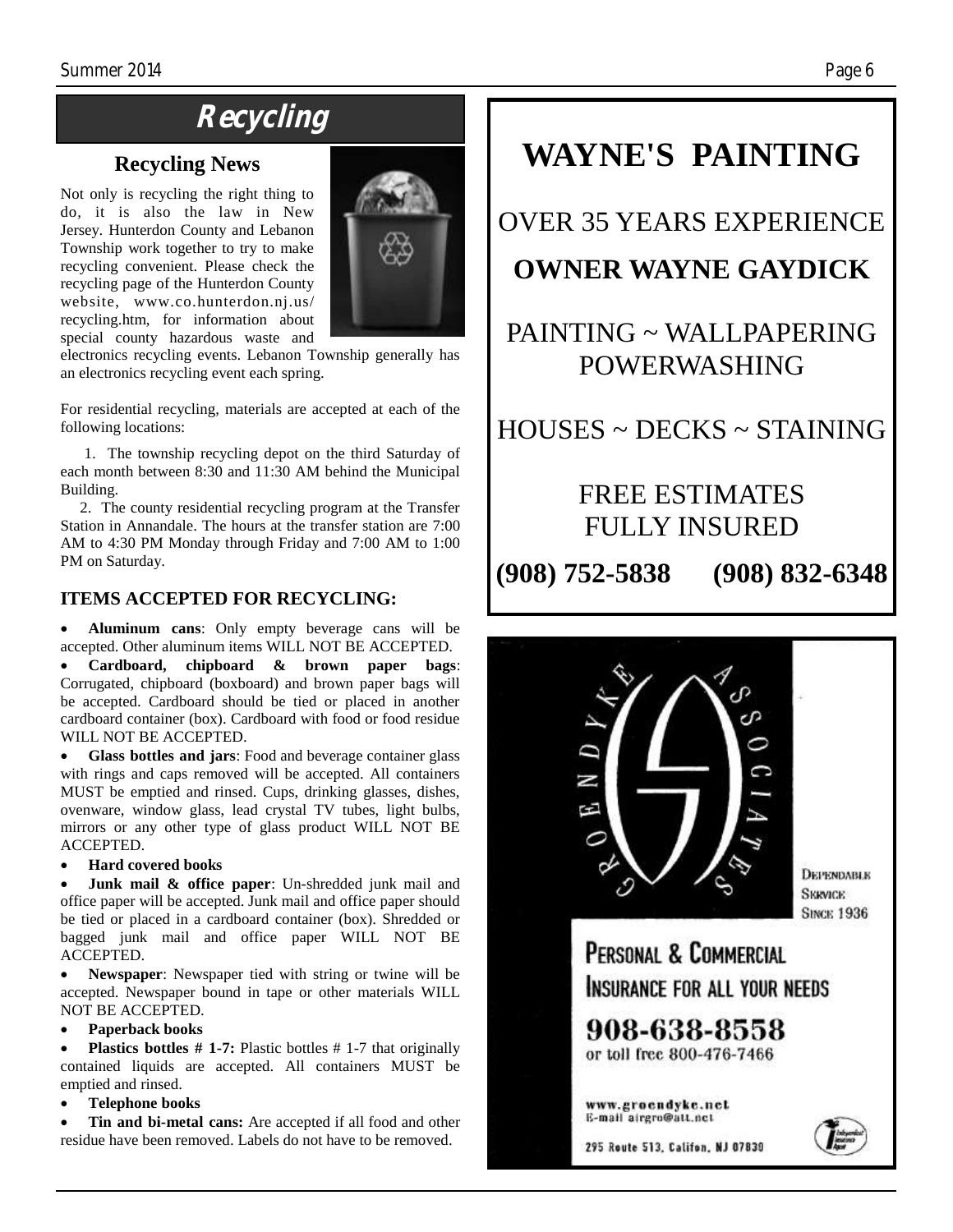# **Education**

### **News from the Lebanon Township Education Foundation**

#### **Community Education**

The Lebanon Township Education Foundation will be offering several exciting classes to the community beginning in March 2014. These classes will be offered to children, teens and adults and are subsidized for Lebanon Township residents.

The following is a list of upcoming workshops:

- Acrylics on Canvas
- Introduction to Puppetry
- Lego Robotics
- Introduction to Organic Gardening for Adults and Children
- Google Workshops
- Creative Computer Workshop
- CPR/AED Certification

If any of these workshops interest you or your children, please look for our flyer in February, or go to www.[ltefuture.org/](http://ltefuture.org/community_education) community education for registration details and class information.

#### **LTEF Scholarship**

Applications are currently being accepted for the LTEF's \$1,000 Community Service scholarship. Students must be Lebanon Township residents in their final year of high school. Additional information is available in the Voorhees High School Guidance office or on our website, www.ltefuture.org/ scholarship.

#### **Let the Frosting Fly!**

Are you a fan of Cupcake Wars and other cooking challenge shows on TV? If so, come enjoy a real-life challenge right here in Lebanon Township as the Lebanon Township Education Foundation (LTEF) hosts its first-ever Cupcake Wars fundraiser. The event will be held Saturday, March 8, 2014 from 2:30 to 5:00 PM at Valley View School. Admission is free.

The event includes a cupcake baking competition and a cupcake decorating competition for non-bakers. Of course, cupcakes in all varieties will be for sale as well as hot dogs, hot pretzels, coffee, milk, snacks, and more. The fun also includes music with DJ Spinners Plus and lots of carnival-style games and activities for the kids like face painting, a cupcake eating contest, basketball shooting, and more.

In addition, the event will include the LTEF's famous Silent Auction with lots of amazing items to bid on. To date, items include Disney World Park Hopper Passes, a custom-made Pokemon quilt, family portrait packages, pet portrait packages, a day of whitewater rafting, and lots of other great items.

The baking competition is open to bakers of all ages – novice and professional – and baking with a box mix is allowed. Both individuals and teams of up to five members can enter. The decorating competition is an easy, no-bake way to get in on the fun. Again, an individual or a team simply submits an entry form and shows up the day of the event. All cupcakes and supplies for decorating are provided. Entrants simply provide the creativity! Interested bakers and decorators can find details and entry forms at the LTEF website, www.ltefuture.org.

The event will also include the presentation of the annual LTEF Excellence in Education Awards to two members of the Valley View and Woodglen Staff as well as the Excellence in Community Service award to a Lebanon Township community volunteer.

All proceeds from the event will benefit the LTEF, a non-profit organization dedicated to supporting education in Lebanon Township. The group will direct the funds toward its Woodglen Recreation Project that will bring a sport court and outdoor recreational amenities to the students of Woodglen School for recess and physical education.

Don't miss this day of delicious, frosting-filled fun and the chance to see who will be crowned Lebanon Township's firstever Cupcake Champion!

#### **3rd Annual 5K**

Need to get in shape for summer? Start training now and save the date for the LTEF's 3rd annual 5K run/walk which will be held on June 8 at 9:00 AM. The run will take place on the USATF certified course that travels from River Road in Califon to Hoffman's Crossing Road and back to the Califon Train Station along the Columbia Trail. This fast, flat run is perfect for kids and adults, experienced athletes and first-time 5K'ers. Walkers are welcome. Join Valley View and Woodglen students and staff as they *Run Away From School*, jump into summer, and raise money for our township schools. Registration is open on the LTEF website, www.ltefuture.org/5k.

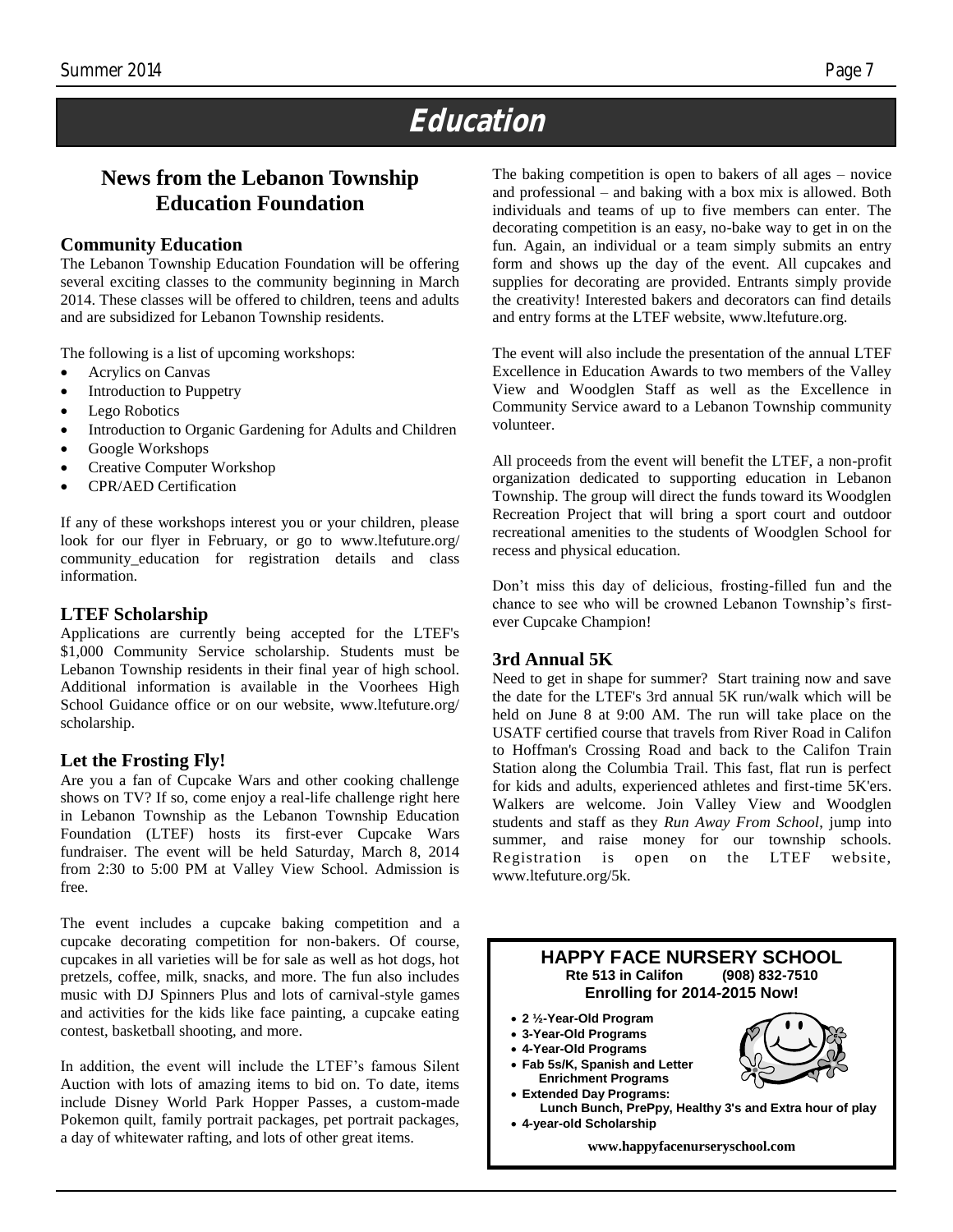# olutions to **Stormwater Pollution**

Easy Things You Can Do Every Day To Protect Our Water

### A Guide to Healthy Habits for **Cleaner Water**

ollution on streets, parking lots and lawns is washed by rain into storm drains, then directly to our drinking water supplies and the ocean and lakes our children play in. Fertilizer, oil, pesticides, detergents, pet waste, grass clippings: You name it and it ends up in our water.

Stormwater pollution is one of New Jersey's greatest threats to clean and plentiful water, and that's why we're all doing something about it.

By sharing the responsibility and making small, easy changes in our daily lives, we can keep common pollutants out of stormwater. It all adds up to cleaner water, and it saves the high cost of cleaning up once it's dirty.

As part of New Jersey's initiative to keep our water clean and plentiful and to meet federal requirements, many municipalities and other public agencies including colleges and military bases

must adopt ordinances or other rules prohibiting various activities that contribute to stormwater pollution. Breaking these rules can result in fines or other penalties.



As a resident. business, or other member of the New Jersey community, it is important to know these easy things you can do every day to protect our water.

#### Limit your use of fertilizers and pesticides

Do a soil test to see if you need a fertilizer.

• Do not apply fertilizers if heavy rain is predicted.

Look into alternatives for pesticides.

Maintain a small lawn and keep the rest of your property or yard in a natural state with trees and other native vegetation that requires little or no fertilizer.

**If you use fertilizers** and pesticides, follow the instructions on the label on how to correctly apply it.



Make sure you properly store or discard any unused portions.

#### Properly use and dispose of hazardous products

**Hazardous** products include some household or commercial cleaning products, lawn and garden care products, motor oil. antifreeze, and paints.

 $\blacksquare$  Do not pour any hazardous products down a storm drain because storm drains are usually connected to local waterbodies and the water is not treated.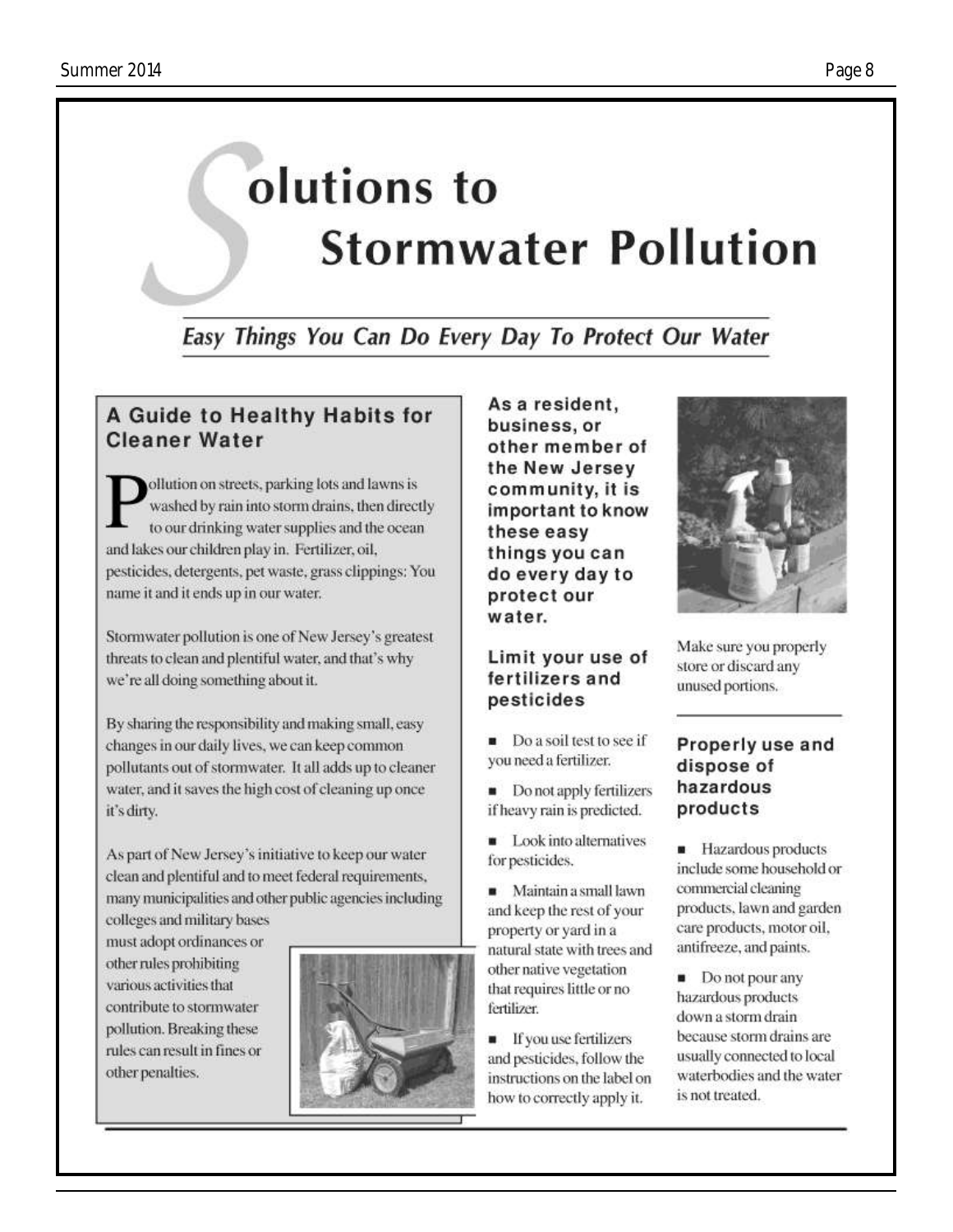- **F** If you have hazardous products in your home or workplace, make sure you store or dispose of them properly. Read the label for guidance.
- **Use natural or less** toxic alternatives when possible.
- Recycle used motor oil.
- Contact your municipality, county or facility management office for the locations of hazardous-waste disposal facilities.



#### **Keep pollution** out of storm drains

• Municipalities and many other public agencies are required to mark certain storm drain inlets with messages reminding people that storm drains are connected to local waterbodies.

Do not let sewage or other wastes flow into a stormwater system.

#### Clean up after vour pet

• Many municipalities and public agencies must enact and enforce local pet-waste rules.

- An example is requiring pet owners or their keepers to pick up and properly dispose of pet waste dropped on public or other people's property.
- Make sure you know your town's or agency's requirements and comply with them. It's the law. And remember to:
- · Use newspaper, bags or pooper-scoopers to pick up wastes.
- Dispose of the wrapped pet waste in the trash or unwrapped in a toilet.
- Never discard pet waste in a storm drain.

#### Don't feed wildlife

Do not feed wildlife. such as ducks and geese, in public areas.

Many municipalities and other public agencies must enact and enforce a rule that prohibits wildlife feeding in these areas.





#### Don't litter

Place litter in trash receptacles.

- Recycle, Recycle. Recycle.
- **Participate in** community cleanups.

#### **Contact information**

For more information on stormwater related topics, visit www.njstormwater.org or www.nonpointsource.org

Additional information is also available at U.S. **Environmental Protection Agency Web sites** www.epa.gov/npdes/stormwater or www.epa.gov/nps

New Jersey Department of Environmental Protection Division of Water Quality Bureau of Nonpoint Pollution Control Municipal Stormwater Regulation Program  $(609) 633 - 7021$ 

## Dispose of yard waste properly

Keep leaves and grass out of storm drains.

**If your municipality or** agency has yard waste collection rules, follow them.

**Use leaves and grass** clippings as a resource for compost.

Use a mulching mower that recycles grass clippings into the lawn.



At's the to time these between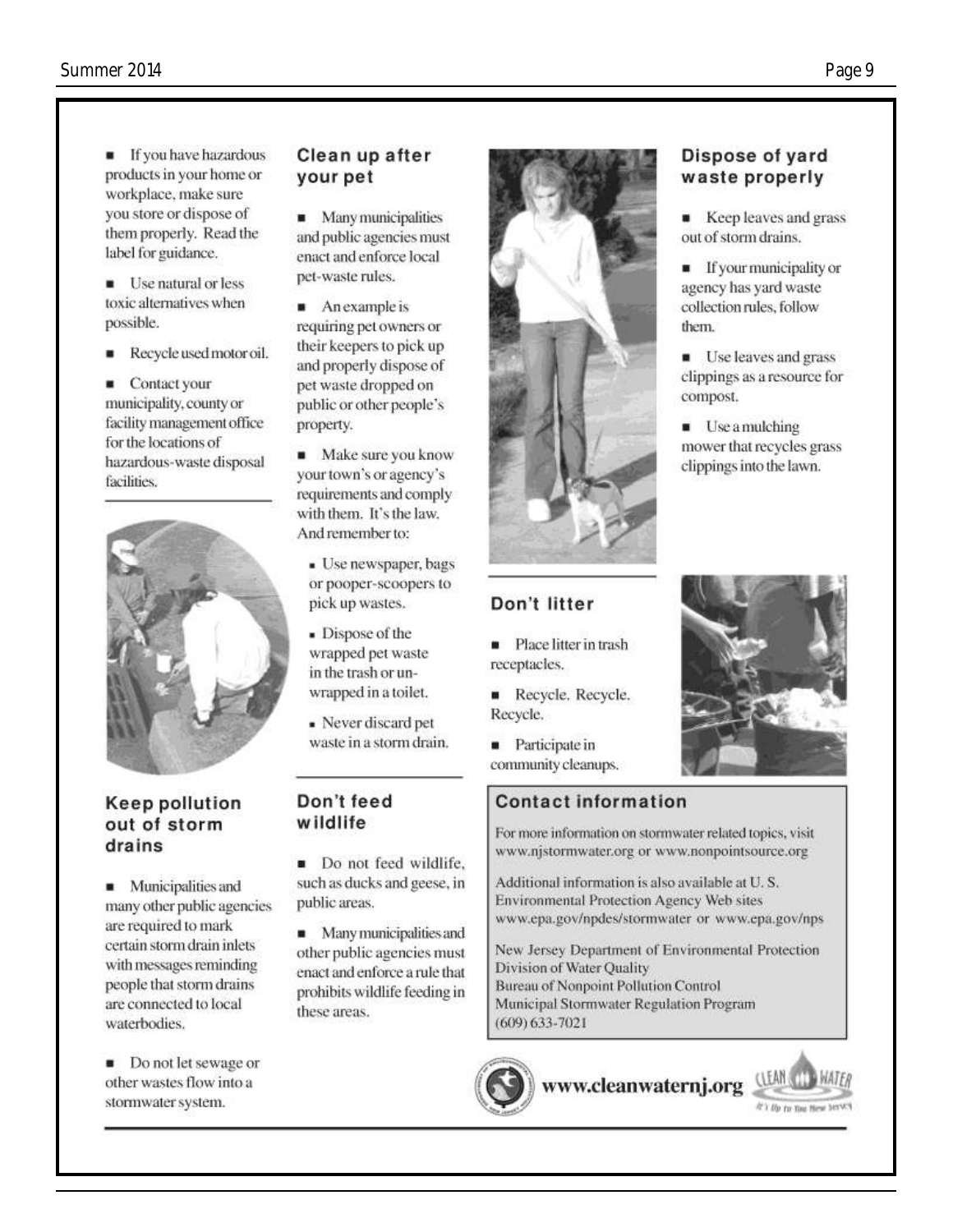# **Museum**

#### **TOWNSHIP OF LEBANON MUSEUM 57 MUSCONETCONG RIVER ROAD HAMPTON, NJ 08827 (908) 537-6464**

#### **BUTLER PARK & LEDGERS OF WOODGLEN STORE FOR EXAMPLE 1 ASSESSMENT ASSESSMENT OF A LIGATION CONTROL OF A LIGATION**

Wonderful photos of Butler park on display upstairs and Ledgers of Woodglen Store on display downstairs. The ledgers are wonderful and informative and will be available for browsing. See names of folks who traded and bought from this old country store, what and how they paid. So much fun to read and reminisce.

#### **ART SHOW "DESIGNS IN PLAY" May 3 - May 29**

A one woman art exhibit by Kimberly Ann Borin. **Opening reception on Saturday, May 3** from 1:00 - 5:00 PM. To preview the art, go to http://Kimberlyannborin.zenfolia.com.

#### **ADULT SCHOOL HOUSE CRAFT CLASSES 2014 April & May**

The winter months seem long, but spring is sure to come and with it comes our Spring Craft Classes. New this year is Sueann and the making of paper rosettes, crazy quilting with Dot, and more. For a brochure and more information, call (908) 537-6464.

#### **POTTERY FOR SALE**

Lebanon Township pottery is for sale, \$10 to \$30 each. Stop by the Municipal Building and or museum to order. Call us at (908) 537-6464. Also, Lebanon Township books (history) for sale. Pottery is microwave, oven, freezer, and dishwasher safe. Just ordered 50 more mugs and 20 more small crocks. Call to reserve yours.

#### **300th ANNIVERSARY May 3**

To celebrate Hunterdon County's 300th birthday, Lebanon Township Historians will host a lecture and tour at the newly restored Swackhammer Church Cemetery on Anthony Road. Call the museum for more information at (908) 537-6464.

#### **CRAFTY TUESDAYS 10:00 AM - 2:00 PM**

Every Tuesday morning you can join us at the museum and finish those projects you gave up on. You can learn or start a new craft project, meet old friends and make new ones. We share lunch, too!! Always free and fun.

> **Museum Hours: Tuesday & Thursday 9:30 AM - 5:00 PM Saturday 1:00 - 5:00 PM**

The museum is supported by the Township of Lebanon under the guidance of the Township Historians and the general operating grants of the Hunterdon County Cultural and Heritage Commission

Taylor Newman

Percussion Instructor

Drum Set • Snare • Marimba

Ithaca College School of Music student available for private lessons

1 and 2 hour lessons available May - August

 908-797-7702 taylornewman@embarqmail.com ELECTRICAL CONTRACTOR RESIDENTIAL COMMERCIAL **INDUSTRIAL** Lte# 13857

John J. MacKenzie

(908) 638-8534

#### **Tuesday & Thursdays 7:00 - 9:00 PM**

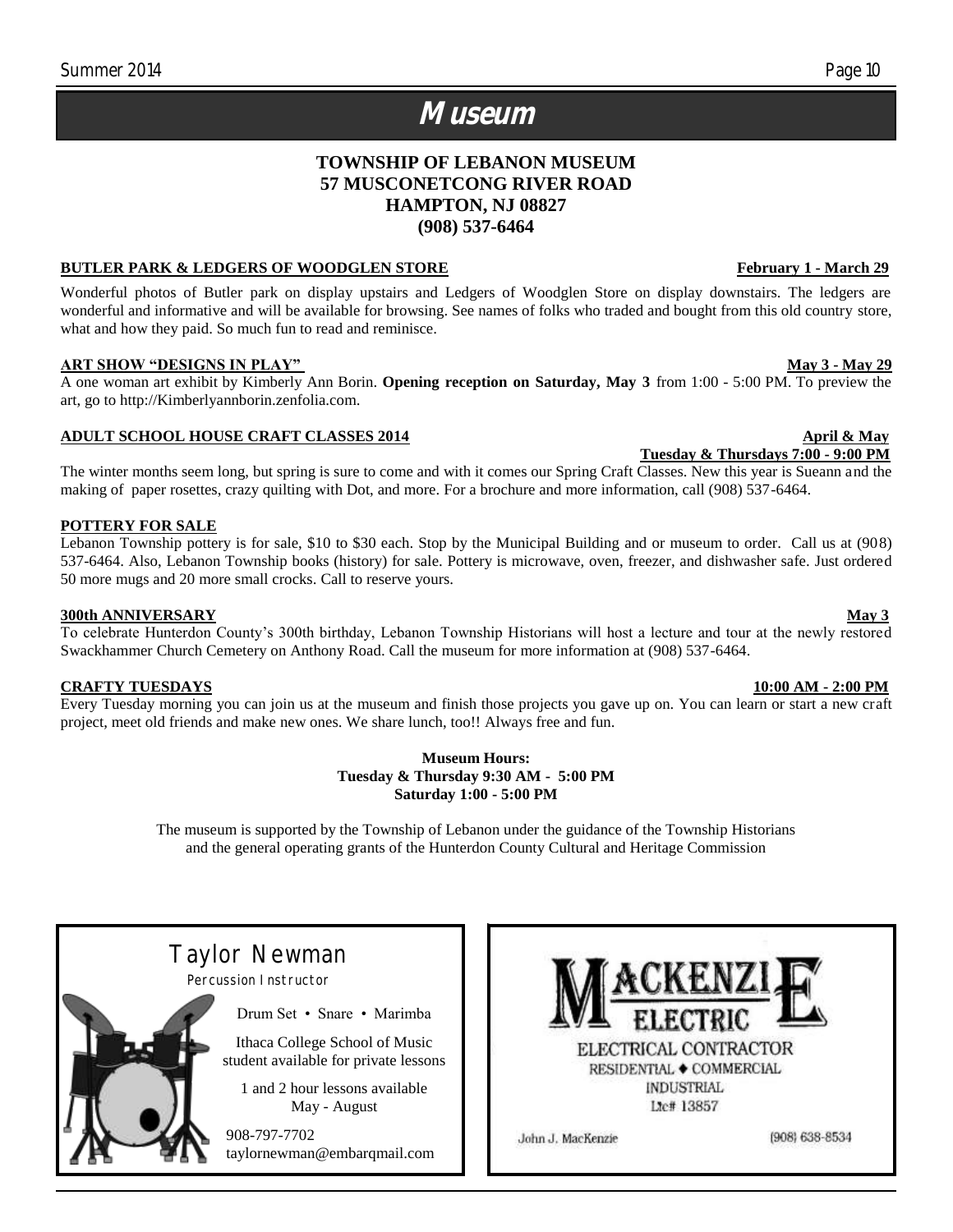# **Historians**

#### **Cannon Balls for General Washington -** *The Story of "Cannonball Castner"* **Adapted by Nina Savoia, Historian**

*This story is adapted from an article by George S. Humphrey, published in the February 23, 1941 issue of Second Presbyterian Church's "The Bulletin." This weekly newsletter edited by the Reverend A. G. Yount, Ph.D., has become an important source of historical information for Warren County and the State of NJ.* 

During the years 1777 and 1778 when George Washington was conducting operations against the British in New Jersey, including the battles of Princeton and Monmouth, the furnaces at Oxford and Andover were put to use casting cannon balls in their pig beds. Transporting these to the Patriot army became a task fraught with danger as drovers and rivermen sought to elude British patrols and Loyalists alike. A number of these cannon balls were discovered around 1870 near the cast house of Oxford Furnace and are now in the State Museum at Trenton.

During one of the renovations of Shippen Manor in Oxford, a bundle of papers covering the years 1741 to about 1800 were discovered in an excellent state of preservation. One such paper was the first hand account of John Castner's delivery of cannon balls to General Washington in Morristown.

The typical route for delivery was for cannon balls to be loaded on flat boats at Foul Rift on the Delaware River in what is now White Township. One such delivery was ambushed by riflemen on the Pennsylvania shore at Easton, killing two of the three boatmen and leading to the scuttling of the boat and its shipment by the attackers. When word of the attack got back to Oxford from the surviving boatman John Ostrom, John Castner was assigned the task of delivering a cart load of cannon shot to General Washington in Morristown via an overland route. According to his report, his horse and cart loaded 500 pounds of two or three pounders, plus a half-ton of six pound shot.

Because of the large number of Loyalists and "trimmers" (those whose loyalty shifted from side to side depending upon circumstances) in Hackettstown, Castner elected to take a route which led him over what is now Tunnel Hill (Route 31) to the Pahatcong [sic] Valley and on to the Musconetcong River. This most likely took him to present day Mansfield Township along Route 57. From there, he crossed the River and headed to Long Valley and thence to Chester, Mendham and finally Morristown.

In the course of his travels, Castner reported being accosted in the Pahatcong Valley by a man with a "fowling-piece" which misfired, and whom Castner subsequently killed with one of the small shot used as a bludgeon. Along the Musconetcong near Hackettstown, Castner stopped at the farmhouse of a friend to rest and eat. Then he proceeded under cover of darkness to follow a mountain road to Long Valley which took most of the

night. In the morning he was accosted by two drunks who had apparently slept in the woods, but after sharing a jug of "rank apple whiskey" with them, they were left even less capable of doing him harm, and he went on his way.

Nearing Chester, John Castner stopped near the home of another friend, Bill Whitman, who was in the logging business. Whitman decided to join Castner as a guide to see him safely to Morristown via a new road Whitman had cleared. Nearing Morristown, the pair were accosted by a mounted British patrol armed with pistols and swords. Their attempt to outrun them with the cart led to a broken axle and their horse downed in the traces of the broken vehicle. With Castner's rifle and Whitman's shotgun, they were able to take refuge behind the cart and hold off the patrol until a Patriot patrol which heard the gunfire managed to kill or capture members of the British foragers. The soldiers managed to fashion a skid for the broken wheel and escorted the shipment the short distance to Morristown.

In this skirmish, Castner reports that he was wounded in the shoulder and when reaching the Encampment, General Washington greeted the two travelers and had his own surgeon see to Castner's wound. After a recovery period in Morristown, he was given a captured British horse and saddle for his return to Oxford and was paid the value of his destroyed cart in gold.

Castner ends his story, *"And so I got back to Oxford without further adventures and have written this relation, so that those who come after me may understand the troubles and perils their ancestors suffered in order that they might enjoy 'Life, Liberty and Happiness,' and that they should thank God who brought me safe and sound through all these dangers." -* John Castner, June 25, 1777

From that time on John Castner was known as "Cannonball Castner" to folks in this area.

#### **STORY TIME AT THE FIREMAN'S BREAKFAST**

Do you have a story about Lebanon Township? If so, we want to hear it! Come join the Lebanon Township Historians at the Fireman's Breakfast at Firehouse Station #1 on Anthony Road on March 9 from 8:30-11:30 AM.

Come tell us about things that happened at school, township heroes, how you spent your summers, how you survived the hurricanes, the history of your house; just everyday life in the Township.

Come share your memories so we can preserve the history of our Township for generations to come, and support our local firefighters and first responders as well. If you have any questions, please call (908) 638-5249.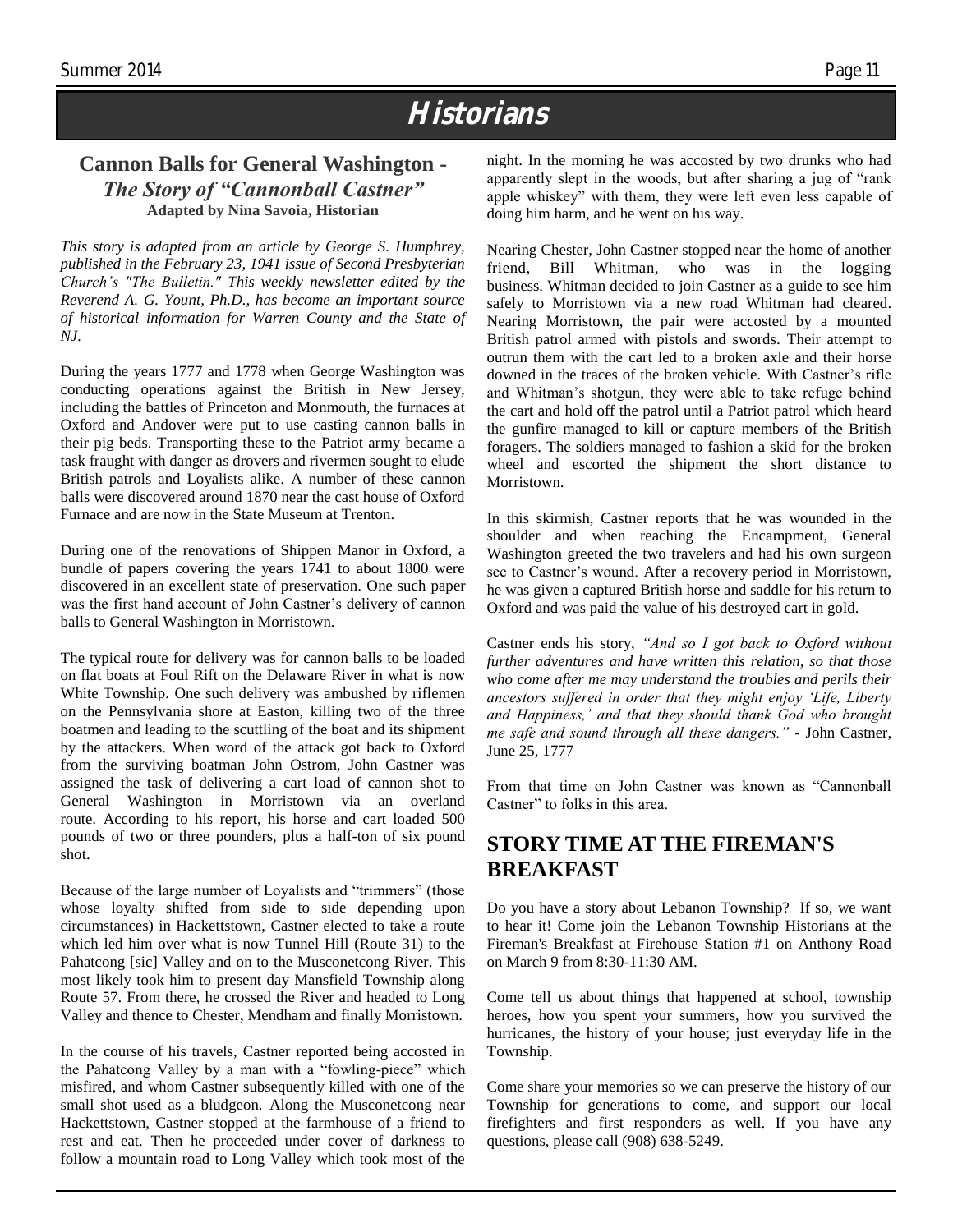





# **HAPPY** 50TH BIRTHDAY KEITH MATYAS

HELP US CELEBRATE KEITH'S BIRTHDAY ON MONDAY APRIL 14, 2014

PLEASE SEND KEITH A TEXT MESSAGE ON HIS BIRTHDAY

908-303-8484





Paid for by the *Friend of Keith Foundation*

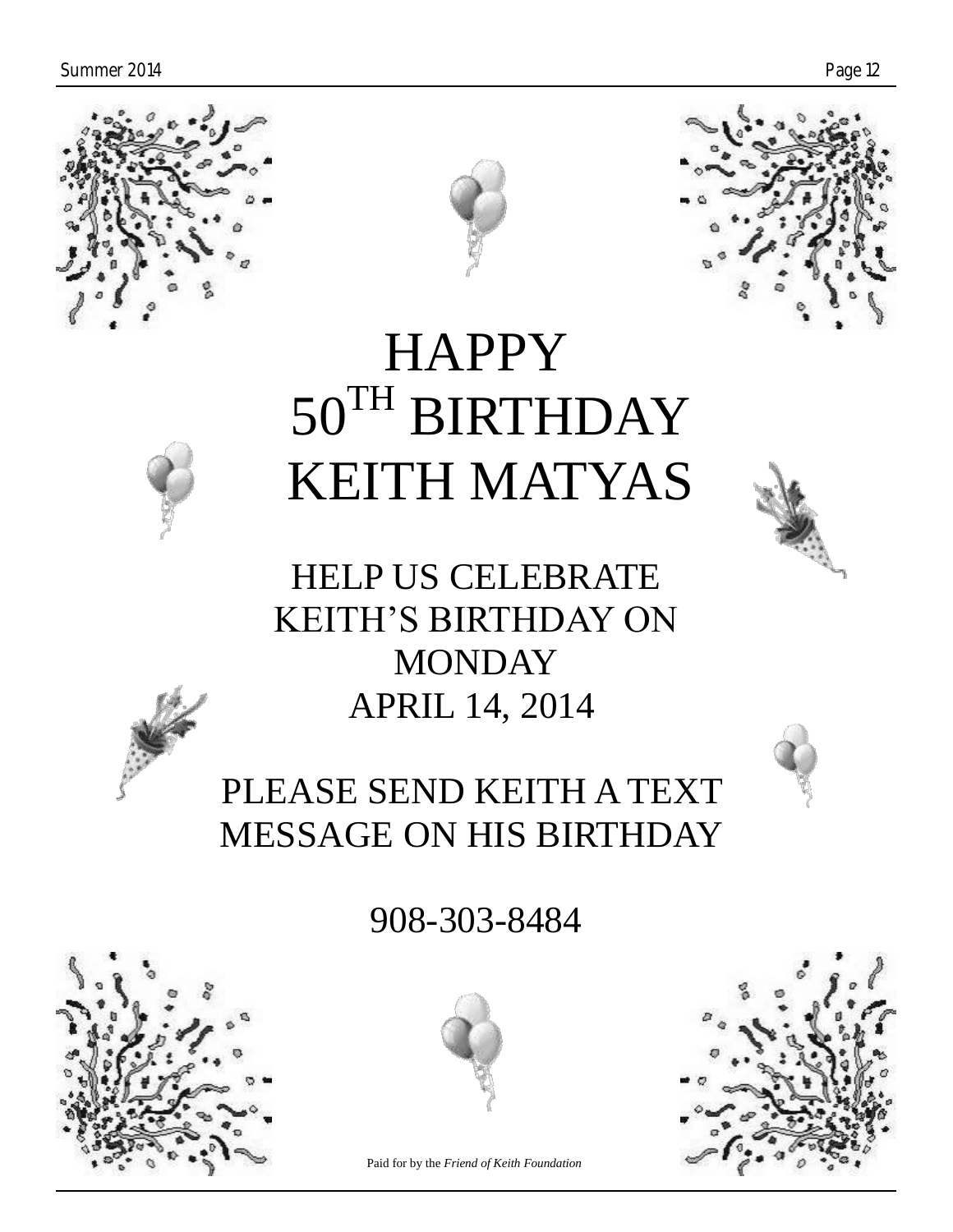# **Community News**

#### **Brownie Troop 81135 Organic Garden Vegetable Plant Sale**

Brownie Troop 81135 from Lebanon Township will be hosting an Organic Garden Vegetable Plant Sale this spring. The second grade girls will be starting plants from seed and nurturing them until they are ready for delivery and planting on May 1. Save a spot in your garden for their tomato, cucumber, bean, zucchini and basil plants. The girls will be taking preorders starting March 1. Look for their fliers and order forms around town, on Facebook (Troop 81135) or contact them at troop81135@gmail.com for more information.

#### **United Way's Free Tax Prep Service Helps You Keep More of Your Hard-Earned Cash**

United Way of Hunterdon County is once again offering free tax preparation services to individuals and families through its IRScertified Volunteer Income Tax Assistance (VITA) program. Building on past success, United Way is now partnering with several local businesses and organizations in the community to extend the reach of the program. As a result, this year's program has expanded and now offers free tax prep services at a number of locations throughout the county.

The United Way tax program is completely free of charge – no hidden fees – and refunds can even be e-filed with the IRS in order to receive a rapid refund without any fees. Appointments are necessary but scheduling one is easy. For a complete list of sites and to schedule an appointment, call 2-1-1 or (877) 652- 1148 or visit uwhunterdon.org.

Hunterdon County seniors can also contact the Senior Center at (908) 788-1361 or (877) 222-3737. Spanish-speaking preparers are also available upon request.

Online tax preparation is once again available. Go to myfreetaxes.com/uwhunterdon and you'll have access to a volunteer preparer if you need assistance in filing your return. A nominal fee may apply for household incomes of more than \$58,000.

This IRS-certified service is available thanks to a unique partnership of United Way of Hunterdon County and the IRS. The goals of this program are to provide savings on tax preparation fees as well as assist individuals and families in the claiming of tax credits such as the Earned Income Tax Credit (EITC) and the Child Tax Credit (CTC), and to encourage putting some of your tax refunds into savings accounts. By claiming these credits and splitting refunds, individuals and families have more money to pay bills, pay down debt and achieve or maintain financial stability. Last year, more than \$1 million in refunds benefited local families and the local economy!

United Way is working to advance the common good by focusing on income, health and education. These are the building blocks for a good life - a quality education that leads to a stable job, enough income to support a family through retirement, and good health. Our goal is to invest in improving lives in Hunterdon County by creating long-lasting changes that prevent problems from happening in the first place. For more information about United Way of Hunterdon County, visit the website at [www.uwhunterdon.org.](http://www.uwhunterdon.org/)

### **HUNTERDON COUNTY YMCA ACTIVE OLDER ADULT PROGRAM**

#### **MONDAY**

 9:00 - PILATES 10:00 - SENIOR SHAPE-UP 10:00 - CHAIR EXERCISE 11:00 - SALON DAY (FIRST MONDAY OF THE MONTH) 11:15 - STRETCH FUSION 12:00 - BRIDGE 12:30 - MAH JONG

#### **TUESDAY**

 9:30 - ART CLASS 10:00 - RELAX & STRETCH 11:00 - REGULAR CHAIR EXERCISE 11:30 - GREETING CARD CLASS (EVERY OTHER TUESDAY)

#### **WEDNESDAY**

10:00 *-* WALKING CLUB - LEBANON TOWNSHIP MEMORIAL PARK (WEATHER PERMITTING)

#### **THURSDAY**

 9:45 - SILVER BELLES & BEAUS SINGING GROUP (SEPT-DEC & FEB-MAY) 9:00 - STRETCH FUSION 10:00 - SENIOR SHAPE-UP 10:00 - CHAIR EXERCISE 11:15 - PILATES 11:45 - DUPLICATE BRIDGE 12:30 - COMPUTER CLASS (THE FIRST 2 THURSDAYS OF THE MONTH)

#### **FRIDAY**

10:00 - WALKING CLUB - LEBANON TOWNSHIP MEMORIAL PARK (WEATHER PERMITTING)

*PLEASE CALL (908) 638-6515 FOR MORE INFORMATION OR TO BE ADDED TO OUR MAILING LIST*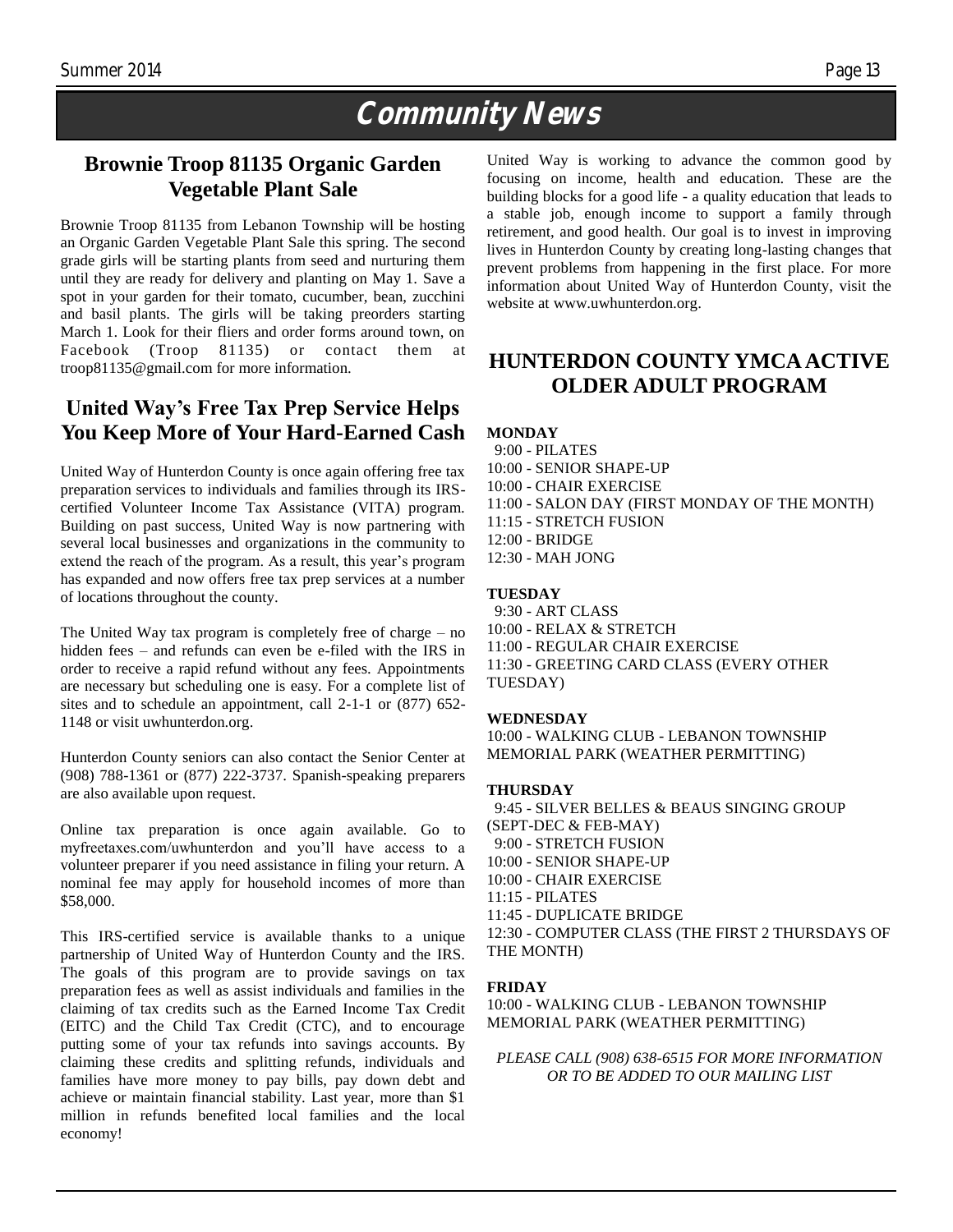# **Community News**



**2014 HUNTERDON HUSKIES FOOTBALL & CHEER REGISTRATION**

Interested in your son or daughter joining a National Championship caliber football and cheer program? Would your child like to become a better athlete in general? The nationally recognized Hunterdon Huskies football and cheerleading program is now accepting registrations from area athletes for the upcoming 2014 season.

**Football** - For athletes ages 5 to 15 years old (as of 7/31/14), who weigh less than 160 pounds and have the desire and motivation to learn and play football at a high level of competition. Huskies Football earned National Championship titles in 2007 and 2006, and was a National Finalist in 2005.

**Cheerleading** - For athletes ages 3 to 15 (as of 7/31/14) with interest in learning high-energy tightly choreographed routines that incorporate cheer, dance, stunts, and tumbling. Huskies Cheer earned National Championship titles in 2010, 2012 and 2013, third place in 2012 and 2013, and was First Runner-Up in 2005.

**Contender Programs** - We are proud to offer our community Huskies Contender Cheer and Huskies Contender Football. These awesome programs are open to all children with special needs of all abilities!

**Huskies** *Meet the Coaches Day* **- March 22, 2014** Attend our annual *Meet the Coaches Day* Meet the coaches, ask questions, and register in person!

> Saturday March 22 9:00 AM - 1:00 PM Huskies Field - Union Forge Field 1 Washington Avenue, High Bridge

> Rain location - Custom Alloy 3 Washington Avenue, High Bridge

**Register Today -** Registration Opens in early March for the 2014 season! Team sizes are limited - register early! Visit www.hunterdonhuskies.com for more information and to register online for the 2014 season. Join today and start your child on a winning path. If you have any questions about the Huskies, please call our Head Football Commissioner, Jeff Mehl at (908) 399-9407, or our Head Cheer Commissioner, Sue Lavigne at (908) 304-4571.



**Professional Chimney** Cleaning, Maintenance. **Repairs & Relining** 

908-537-9900

GLEN GARDNER, NJ 08826 CountrySweep@Comcast.net www.CountryChimney.Com

**Serving Hunterdon County NJHIC License #13VH01724500** 



**Hickory Run Family Practice** Raymond Byrd, M.D., John McGowan, M.D., Joseph Jaskolski, M.D.

We are pleased to announce the addition of Karen Williams, M.D.

Dr. Williams will provide a full range of Family Medicine services including Routine Office Visits, **Annual Comprehensive** Physical Examinations. Gynecological and **Contraceptive Services,** Pediatric and Adolescent Examinations.



**New Patients Welcome!** 384 COUNTY ROAD 513, CALIFON, NJ 07830-4158  $(908) 832 - 2125$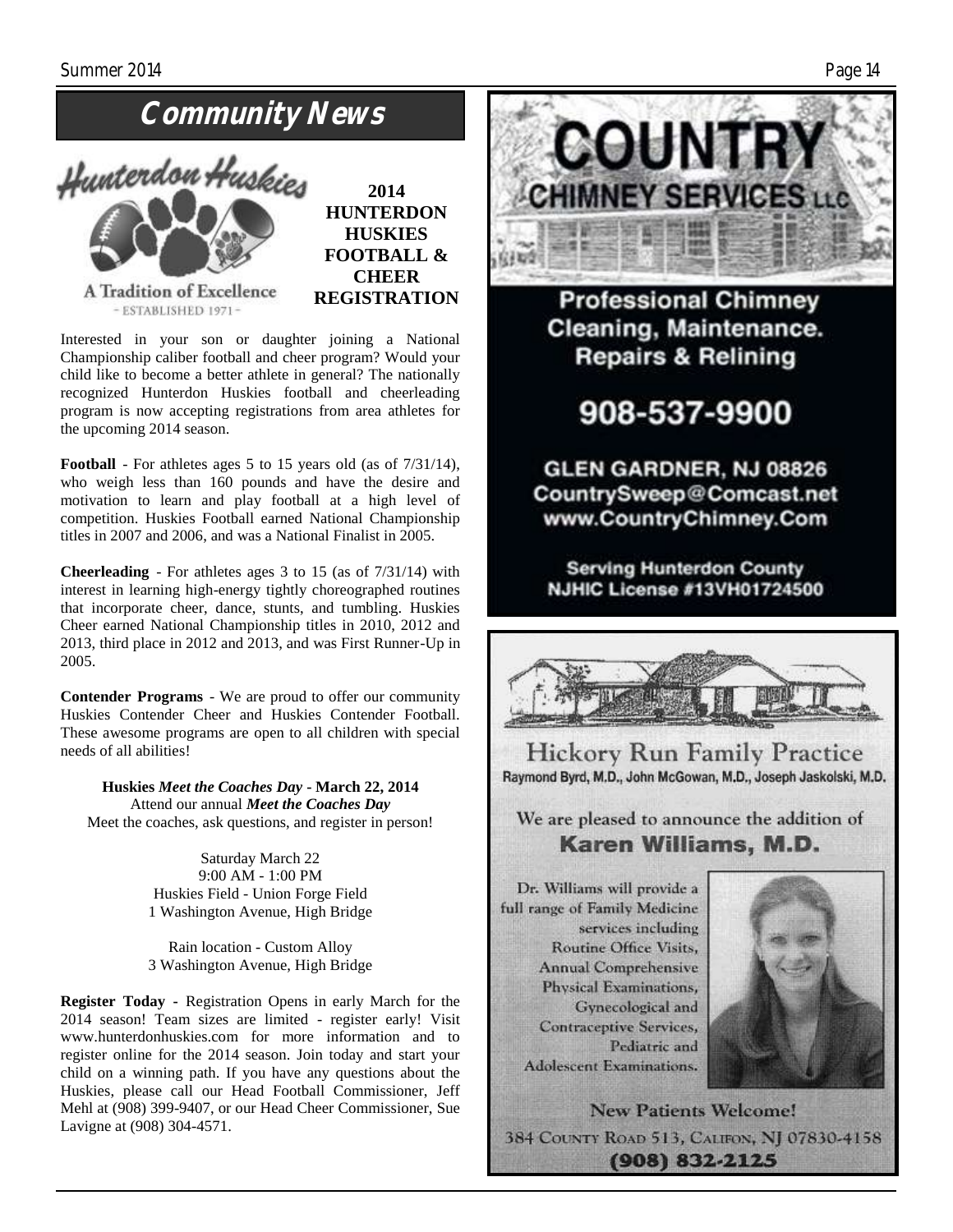#### Summer 2014

| C |  |
|---|--|
|   |  |

| <i>Township Directory</i>                                                             |                                 |                    |                                               |                    |                    |
|---------------------------------------------------------------------------------------|---------------------------------|--------------------|-----------------------------------------------|--------------------|--------------------|
| <b>TOWNSHIP COMMITTEE</b>                                                             |                                 |                    | <b>FIRE - POLICE - EMS</b>                    |                    |                    |
| Bernie Cryan                                                                          |                                 | $(908) 537 - 2203$ | <b>Police Emergency</b>                       |                    | 911                |
| Tom McKee, Mayor                                                                      |                                 | $(908) 638 - 5020$ | Police Dispatch                               |                    | $(908) 638 - 8515$ |
| Ronald Milkowski, Deputy Mayor                                                        |                                 | $(908) 537 - 4132$ | Chief, Chris Mattson                          |                    | $(908)$ 638-8516   |
| Patricia Schriver                                                                     |                                 | $(908) 832 - 7066$ | Office Manager, Kathy Goracy                  |                    | $(908) 638 - 8516$ |
| <b>Brian Wunder</b>                                                                   |                                 | $(908) 832 - 2042$ | <b>Emergency Medical Services</b>             |                    | 911                |
|                                                                                       |                                 |                    | <b>Fire Department Emergency</b>              |                    | 911                |
| <b>MEETINGS</b><br>Meetings held at the Municipal Building unless otherwise specified |                                 | Chief, Ed Schaffer |                                               | $(908) 537 - 2838$ |                    |
| <b>Township Committee</b>                                                             | 7:00 PM 1st & 3rd Wed           |                    | Fire Official, Gary Apgar                     |                    | $(908) 537 - 6670$ |
| <b>Board of Health</b>                                                                | 6:30 PM 1st Wed as needed       |                    | Open Burn Fire Permit (Andover Forestry Off.) |                    | $(973) 786 - 6350$ |
| Planning Board                                                                        | 7:00 PM 1st Tues                |                    | <b>Office of Emergency Management</b>         |                    |                    |
|                                                                                       |                                 |                    | Coordinator, Alan Goracy                      |                    | (908) 832-7158     |
| Board of Adjustment                                                                   | 7:30 PM 4th Wed                 |                    | <b>Tewksbury Township Municipal Court</b>     |                    | $(908) 832 - 7684$ |
| <b>Environmental and Open Space Commission</b>                                        | 7:00 PM 3rd Mon                 |                    | <b>Hunterdon County Board of Health</b>       |                    | $(908) 788 - 1351$ |
| Park Committee                                                                        | $7:00$ PM $2nd$ Mon             |                    |                                               |                    |                    |
| Agricultural Advisory Board                                                           | 7:00 PM 2nd Mon                 |                    | <b>SCHOOLS</b>                                |                    |                    |
| <b>Recreation Commission</b>                                                          | 7:30 PM 1st Thurs               |                    | Valley View School                            | Grades $K - 4$     | (908) 832-2175     |
| <b>Library Committee</b>                                                              | 7:30 PM 2nd Wed at the Library  |                    | Woodglen School                               | Grades $5 - 8$     | $(908) 638 - 4111$ |
| Historians                                                                            | 7:00 PM 1st Thurs at the Museum |                    | Voorhees High School                          | Grades $9 - 12$    | $(908) 638 - 6116$ |

| <b>TOWNSHIP CONTACTS</b>                                                                                                                                      |                  |                      |                                                            |  |
|---------------------------------------------------------------------------------------------------------------------------------------------------------------|------------------|----------------------|------------------------------------------------------------|--|
| Township Clerk, Registrar of Vital Statistics                                                                                                                 | Karen Sandorse   | (908) 638-8523 x11   |                                                            |  |
| Deputy Clerk, Dog Licensing Agent, Deputy Registrar                                                                                                           | Kimberly Jacobus | $(908)$ 638-8523 x10 |                                                            |  |
| <b>Tax Collector</b>                                                                                                                                          | Mary Hyland      | $(908)$ 638-8523 x15 | Hours: Wed & Fri 8:00 AM-4:30 PM                           |  |
| Assessor                                                                                                                                                      | Mary Mastro      | $(908)$ 638-8523 x17 | Hours: Tues & Wed 8:00 AM-4:30 PM and by appointment       |  |
| Planning Board Clerk & Board of Adjustment Secretary                                                                                                          | Gail Glashoff    | (908) 638-8523 x22   |                                                            |  |
| <b>Recycling Coordinator</b>                                                                                                                                  | Joann Fascenelli | $(908)$ 638-8523 x19 |                                                            |  |
| Zoning Officer                                                                                                                                                | John Flemming    | $(908)$ 638-8523 x20 | Hours: Mon & Wed 1:00 PM-4:00 PM                           |  |
| <b>Lost Pets</b>                                                                                                                                              | Judy Dunlap      | $(908) 537 - 2678$   |                                                            |  |
| Department of Public Works                                                                                                                                    | Warren Gabriel   | $(908)$ 537-2850     |                                                            |  |
| Library Committee                                                                                                                                             | Art Gerlich      | $(908)$ 638-4331     |                                                            |  |
| <b>Recreation Commission</b>                                                                                                                                  | Kristin Petrik   | $(908)$ 638-3590     |                                                            |  |
| <b>Memorial Garden</b>                                                                                                                                        | Eva Burrell      | $(908) 537 - 2424$   |                                                            |  |
| Environmental & Open Space Commission                                                                                                                         | Warren Newman    | $(908)$ 638-4332     |                                                            |  |
| Webmaster & Newsletter                                                                                                                                        | Karen Newman     | $(908)$ 638-4332     | Email information to karennewman@embarqmail.com            |  |
| <b>Bunnvale Library</b>                                                                                                                                       |                  | $(908)$ 638-8884     | Hours: Wed 1:00-8:00, Thurs & Fri 9:00-5:00, Sat 9:00-2:00 |  |
| Township of Lebanon Museum at New Hampton                                                                                                                     |                  | $(908)$ 537-6464     | Hours: Tues & Thurs 9:30 AM-5:00 PM, Sat 1:00-5:00 PM      |  |
| Hunterdon County Transfer Station                                                                                                                             |                  | $(908)$ 236-9088     |                                                            |  |
| Construction Office, Christy Hoffman Farm, 108 Rt 512, Califon, NJ 07830                                                                                      |                  | (908) 832-5552       | Hours: Mon-Fri 8:30 AM-4:00 PM                             |  |
| For scheduling use of the Municipal Building Meeting Rooms or reserving the Memorial Park pavilion or fields, contact the Municipal Building at 638-8523 x10. |                  |                      |                                                            |  |